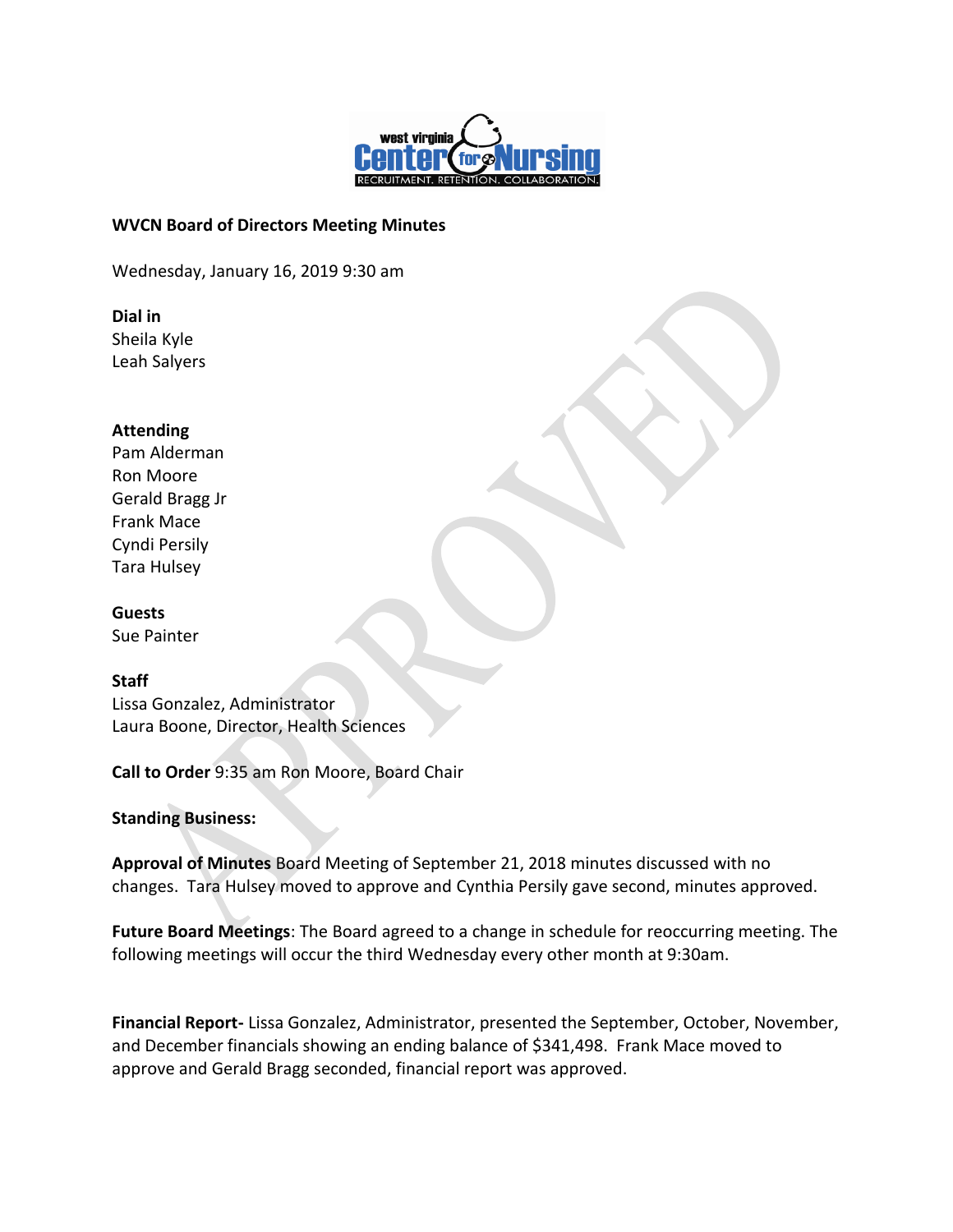**Outreach –** Lissa presented past and upcoming events for potential outreach. WV nurse policy summit scheduled for February 19, 2018. The Board wished to pursue a display at the summit. Planned RN and LPN board meetings. Lissa participated in Future of Nursing (FON) Operation Committee call, with plans to move forward with Shared Data group in collaboration with FON. Lissa also discussed the positive interaction and presentation at University of Charleston's, ADN orientation. Other suggested outreach potential included ADDNE in May, WV League for Nursing, the Hospital Association, the Healthcare Association, AARP, the Bureau of Public Health, and Chambers of Commerce. Key Contact people were indicated and the board members will assist with connecting Lissa with these organizations.

## **Nursing Scholarship Program**

Ron Moore, Chair Education/recruitment-retention Committee Ron reported that there was no new information on the Scholarship Program at this time.

There was discussion on the verification of full time working status of scholarship recipients. Currently there is not a full time work requirement in place. Discussion included on the variability in employment statuses between clinical and faculty work requirements. Lissa will further research this and bring back suggestions to update the scholarship work requirements at the next board meeting.

# **Data Management Committee Report**

Cynthia Persily, Chair

Cynthia encouraged a board member to consider attending the National Forum on June 12-14 along with Lissa. The Center will pay for travel and attendance cost for 2 individuals to attend. Ron expressed interest in going along with Lissa.

The nursing workforce summit is planned April 5, in collaboration with FON. We will plan to schedule a data committee meeting in order to update Dept of Labor statistics in time to present at the Summit. Sue Painter, was willing to share the data from the RN board to update and Lissa will plan to present at the summit. There are plans to initiate the Faculty survey via Survey monkey prior to ADDNE meeting in May

The Board discussed potential data field additions to the Employment verification forms and scholarship application.

- Plan to add a data field on scholarship application to inquire if applicants have ever attended a junior nursing academy within West Virginia.
- Will add license # field on the employment verification in order to easily cross reference data with RN board licensing data.
- Add number of hours/work per week in WV as a data field.

# **WVCN Website**

Lissa shared current user statistics. A new twitter handle was created and shared with the group. (@WVcentr4Nursing)

Plan is to activate a new Facebook account in the future.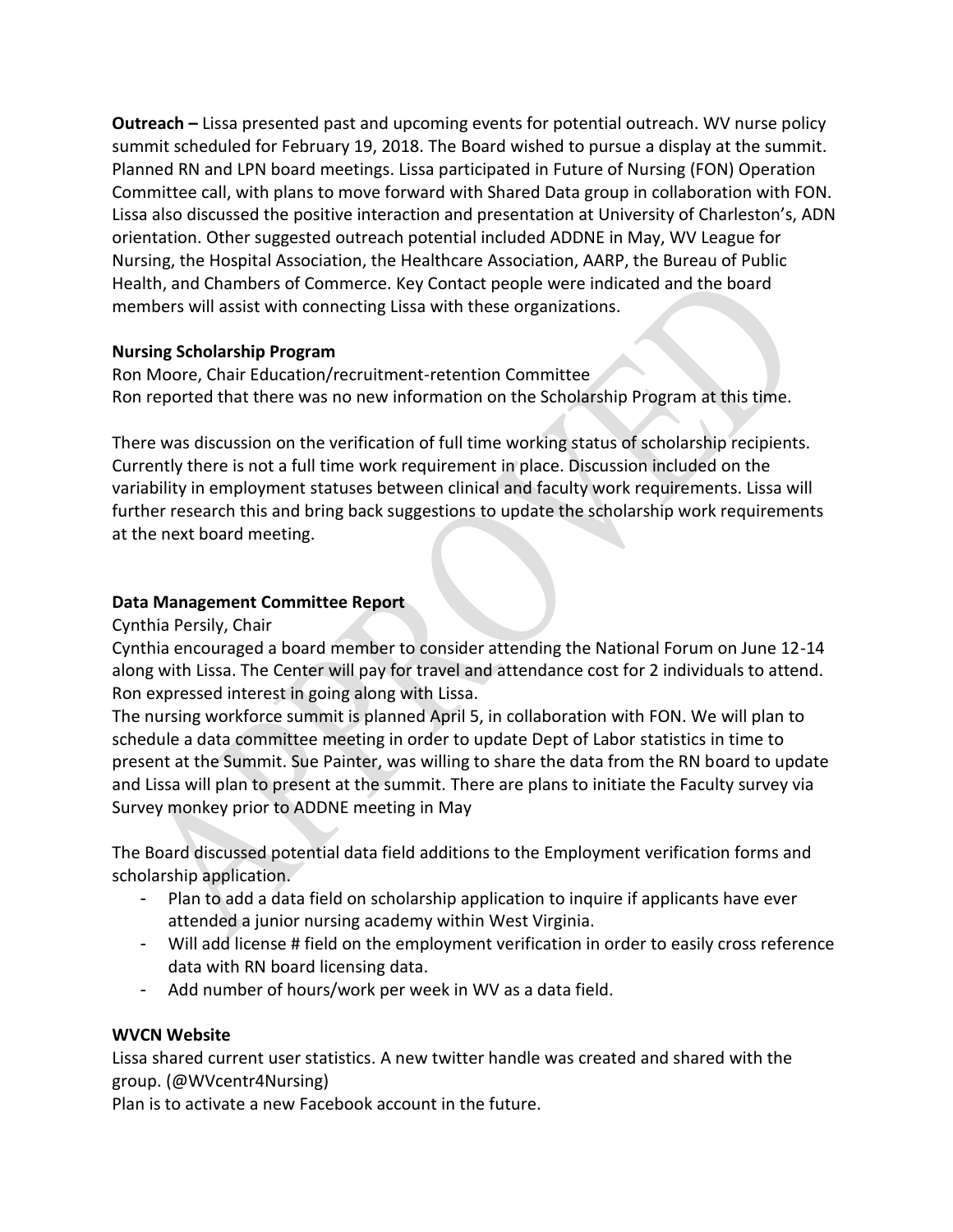According to WVNET, the current code written makes it difficult to update the twitter and Facebook links on the website. Lissa will continue to update on this progress.

## **Expansion Capacity of Nursing Programs/Resources**

Lissa updated the board on current improvements being made to the clinical scheduling tool. Lissa has been in regular contact with WVNET to continue to improve upon the tool. Additional 50 agency users were added in the past week, to allow CAMC nurse managers' individual access. WVNET is currently working on code to allow different levels of access to users. Lissa has met with a small group of CAMC nurse managers with a plan for demonstration later today with a larger group of managers. Lissa updated that there has still been discussion with lead contacts in Beckley to expand the clinical scheduling tool to that region.

Lissa discussed with the board on plans to reinstate yearly or biannual clinical scheduling user meetings to ensure the tool continues to serve its purpose and make changes in collaboration with WVNET as necessary.

### **Legislative Update**

Lissa and Laura Boone presented the statutory report to legislative oversight Commission on Education Accountability and Legislative Oversight Commission on Health and Human Resources Accountability on December 10, 2018. Positive interaction was received.

There was further discussion regarding current specific nursing bills being introduced in the session. Sue Painter summarized the bill to the best of her knowledge indicating that there was some needed terminology updates in the current law and that this bill was intended to correct that. The current code section 30-7-8a pertains to \$10 fee from licensure renewal that funds the center. In the proposed bill, Code section 30-7-8a was repealed. However in the proposed bill code section 30-7-5 continues to require the RN board to write rules to assess the supplemental licensure fee to fund the Center. Laura Boone consulted with the legal department at HEPC and at this time the proposed bill's intent is to reduce redundancy and that the funding for the Center is not perceived to be in jeopardy. Lissa and Laura will continue to monitor the bills.

Lissa encouraged all board members to complete their Ethics Commission disclosure forms.

### **Other Issues**

Lissa presented a late addition to the Agenda. Lissa provided a one page summary of Health Resources and Services Administration funding opportunity. The Primary Care Association and WVU School of Nursing representatives reached out to Lissa last week to inquire about the potential partnership in a grant funded project to development an Advanced Nursing Education Nurse Practitioner Residency Program. As Lissa understands it, the Center's obligation would be primarily on data tracking of the residents enrolled in the program. A motion was filed by